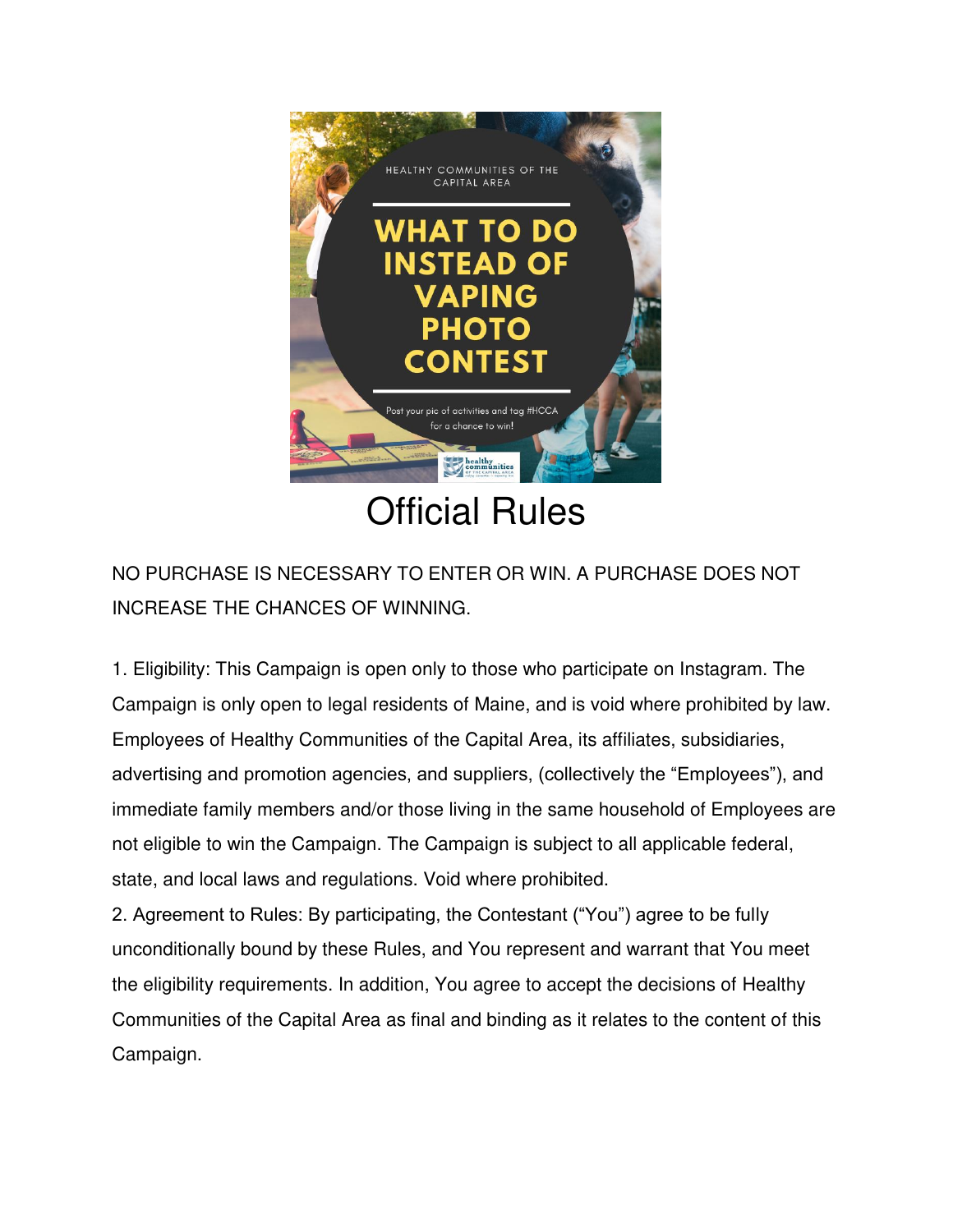3. Campaign Period: Entries will be accepted online starting on March 24, 2020, 3:30 a.m., Eastern and ending April 30, 2020, 11:59 p.m., Eastern. All online entries must be received by that time.

4. How to Enter: The Campaign must be entered by posting an entry using the hashtag #HCCA on Instagram.com. The entry must fulfill all Campaign requirements, as specified, to be eligible to win a prize. Entries that are incomplete or do not adhere to the rules or specifications may be disqualified at the sole discretion of Healthy Communities of the Capital Area. Entry images must showcase "What to do instead of Vaping" activities; these activities must be legal and must not promote substance or tobacco use, and must not be sexually explicit.

5. Prizes: The Winner(s) of the Campaign (the "Winner") will receive a pack of 9 (nine) MEGA ROLLS of Maker's Mark Toilet Paper. Actual/appraised value may differ at time of prize award. The specifics of the prize shall be solely determined by Healthy Communities of the Capital Area. No cash or other prize substitution shall be permitted except at Healthy Communities of the Capital Area's discretion. The prize is nontransferable. Any and all prize-related expenses, including without limitation any and all federal, state, and/or local taxes, shall be the sole responsibility of Winner. No substitution of prize or transfer/assignment of prize to others or request for the cash equivalent by Winner is permitted. Acceptance of prize constitutes permission for Healthy Communities of the Capital Area to use Winner's name, likeness, and entry for purposes of advertising and trade without further compensation, unless prohibited by law.

6. Odds: The odds of winning depend on the number of eligible entries received.

7. Winner Selection and Notification: Winner will be selected by HCCA community panel under the supervision of Healthy Communities of the Capital Area. Winner will be notified by Instagram Direct Message within five (5) days following selection of Winner. Healthy Communities of the Capital Area shall have no liability for Winner's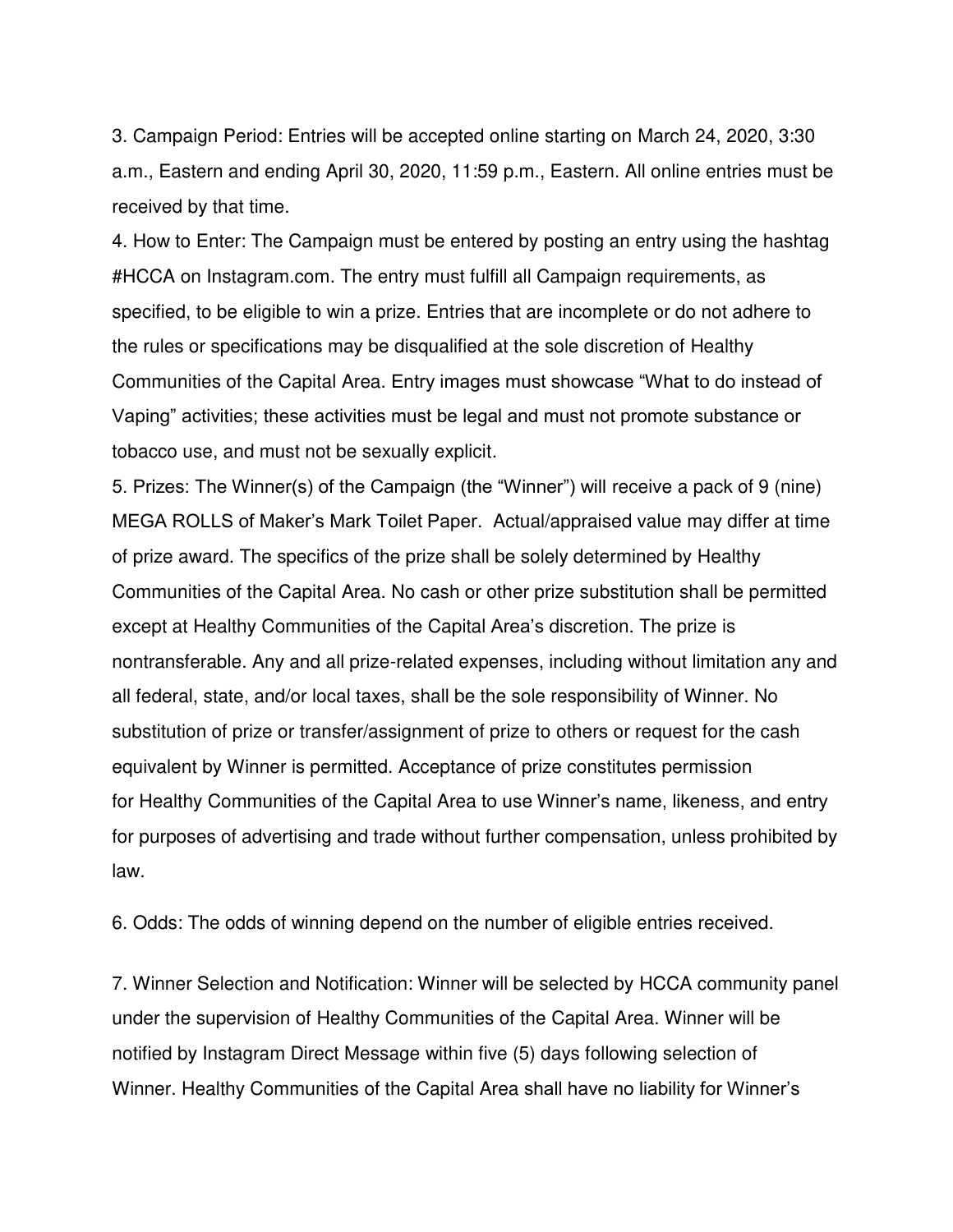failure to receive notices due to spam, junk e-mail or other security settings or for Winner's provision of incorrect or otherwise non-functioning contact information. If Winner cannot be contacted, is ineligible, fails to claim the prize within 14 days from the time award notification was sent, or fails to timely return a completed and executed declaration and release as required, the prize may be forfeited and an alternate Winner selected. Receipt by Winner of the prize offered in this Campaign is conditioned upon compliance with any and all federal, state, and local laws and regulations. ANY VIOLATION OF THESE OFFICIAL RULES BY WINNER (AT HEALTHY COMMUNITIES OF THE CAPITAL AREA'S SOLE DISCRETION) WILL RESULT IN WINNER'S DISQUALIFICATION AS WINNER OF THE CAMPAIGN, AND ALL PRIVILEGES AS WINNER WILL BE IMMEDIATELY TERMINATED.

8. Rights Granted by You: By entering this content (e.g., photo, video, text, etc.), You understand and agree that Healthy Communities of the Capital Area, anyone acting on behalf of Healthy Communities of the Capital Area, and Healthy Communities of the Capital Area's licensees, successors, and assigns, shall have the right, where permitted by law, to print, publish, broadcast, distribute, and use in any media now known or hereafter developed, in perpetuity and throughout the World, without limitation, your entry, name, portrait, picture, voice, likeness, image, statements about the Campaign, and biographical information for news, publicity, information, trade, advertising, public relations, and promotional purposes. without any further compensation, notice, review, or consent. By entering this content, You represent and warrant that your entry is an original work of authorship, and does not violate any third party's proprietary or intellectual property rights. If your entry infringes upon the intellectual property right of another, You will be disqualified at the sole discretion of Healthy Communities of the Capital Area. If the content of your entry is claimed to constitute infringement of any proprietary or intellectual proprietary rights of any third party, You shall, at your sole expense, defend or settle against such claims. You shall indemnify, defend, and hold harmless Healthy Communities of the Capital Area from and against any suit,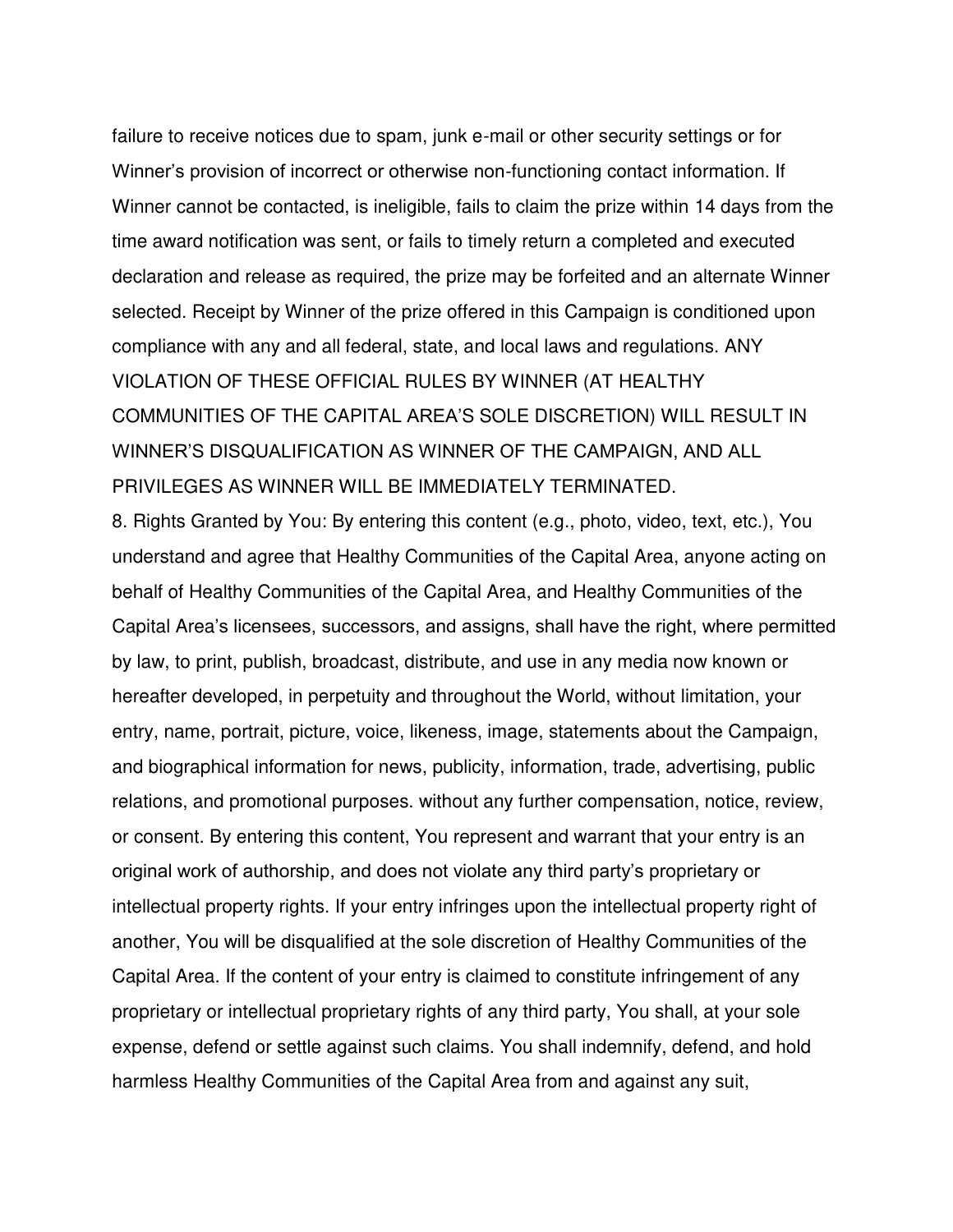proceeding, claims, liability, loss, damage, costs or expense, which Healthy Communities of the Capital Area may incur, suffer, or be required to pay arising out of such infringement or suspected infringement of any third party's right.

9. Terms & Conditions: Healthy Communities of the Capital Area reserves the right, in its sole discretion, to cancel, terminate, modify or suspend the Campaign should virus, bug, non-authorized human intervention, fraud, or other cause beyond Healthy Communities of the Capital Area's control corrupt or affect the administration, security, fairness, or proper conduct of the Campaign. In such case, Healthy Communities of the Capital Area may select the Winner from all eligible entries received prior to and/or after (if appropriate) the action taken by Healthy Communities of the Capital Area. Healthy Communities of the Capital Area reserves the right, in its sole discretion, to disqualify any individual who tampers or attempts to tamper with the entry process or the operation of the Campaign or website or violates these Terms & Conditions. Healthy Communities of the Capital Area has the right, in its sole discretion, to maintain the integrity of the Campaign, to void votes for any reason, including, but not limited to: multiple entries from the same user from different IP addresses; multiple entries from the same computer in excess of that allowed by Campaign rules; or the use of bots, macros, scripts, or other technical means for entering. Any attempt by an entrant to deliberately damage any website or undermine the legitimate operation of the Campaign may be a violation of criminal and civil laws. Should such attempt be made, Healthy Communities of the Capital Area reserves the right to seek damages to the fullest extent permitted by law.

10. Limitation of Liability: By entering, You agree to release and hold harmless Healthy Communities of the Capital Area and its subsidiaries, affiliates, advertising and promotion agencies, partners, representatives, agents, successors, assigns, employees, officers, and directors from any liability, illness, injury, death, loss, litigation, claim, or damage that may occur, directly or indirectly, whether caused by negligence or not, from: (i) such entrant's participation in the Campaign and/or his/her acceptance,